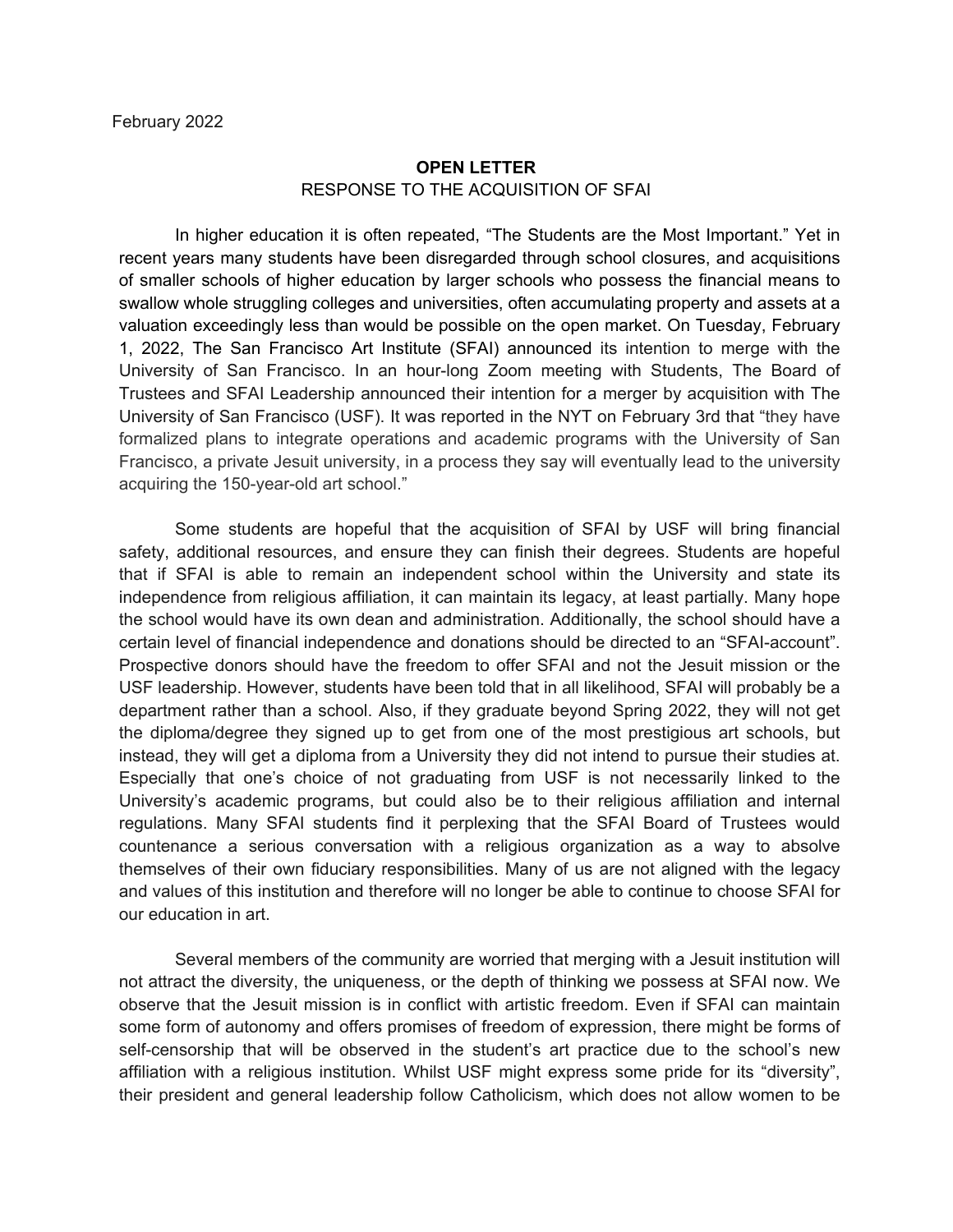priests, does not support homosexual marriage, sexual freedom, abortion, and more. Despite the apostolic (Pope's) apology, people cannot forget that the Catholic church has grievously harmed indigenous people and children and then shielded itself from the consequences of those actions by means of institutional cover-ups and deception for several years. Their legacy holds of violence, cultural genocide, predation as well as land and resource extraction, and those are not elements that the students of this school of fine arts want to belong to, even if in its current form this religious organization attenuates its positionality with money, semantic niceties, and corporate-speak. The Roman Catholic church has traditionally been a prime example of classic patriarchy; the male-dominated hierarchical structure of the church is legitimated by sacred doctrine. SFAI will potentially lose women who believe they should have access at all levels to positions of power, LGBTQ+, and many more, students who are not aligned with the Jesuit mission. In summation, the essence of SFAI would be compromised and contradicted by this proposed "merger".

Some students choose to disregard the history of the Jesuit church and focus on their administrative approach and educational mission. The issue nevertheless, is not only the fact that USF is a catholic institution. While various Catholic institutions around the world remain silent in regards to their religious concerns and focus on the educational mission, it seems that the current administration of USF prefers to be very vocal on such issues which feels very oppressive and patronizing. The current president acts as a politicized right-wing celebrity speaker and gives statements on various issues including sexual harassment. The USF President, Reverend Paul Joseph Fitzgerald, S.J., stated in one of his interviews: "non-college attending young women are more likely to be sexually assaulted than women who are in college." What does the USF board have to say about that? Additionally, USF's administration seems to prefer to keep the number of schools under their university minimal and groups various departments and majors under one school. Will SFAI have to exist as a department within the College of Arts and Sciences? Also, very importantly, SFAI has given no guarantees to its current students that they will keep their financial aid packages and current curricular path. There is a loss of faith due to this and prior lack of protection for its current students and many feel betrayed. According to USF's website, their Board has raised tuition every year recently: over the last few years, annual increases have ranged from 2.8% to 4.4%. Full-time assumes 12-18 credits per semester for the San Francisco Hilltop campus. With no guarantees for current students who have started degree programs, we are left in fear of lost time and money, and behind schedule in education and our careers. We are also in mid-February and most colleges in the U.S. are not accepting Transfer applications anymore. Also, no one has mentioned what would happen if the merger does not go through. Why did SFAI accept new students and promise them an SFAI degree if they won't be able to pursue that? Can they guarantee a teach-out for the current students?

The historical irony of the potential purchase of the Diego Rivera mural for pennies on the dollar is not lost to us students: Rivera, a communist dedicated to liberation from servitude to capital and religion, would be appalled that his magnum opus would be sold to the very entity that his life and practice opposed. SFAI students are not deceived: whatever material benefits that would come from this proposed "merger" would not be worth the price of our